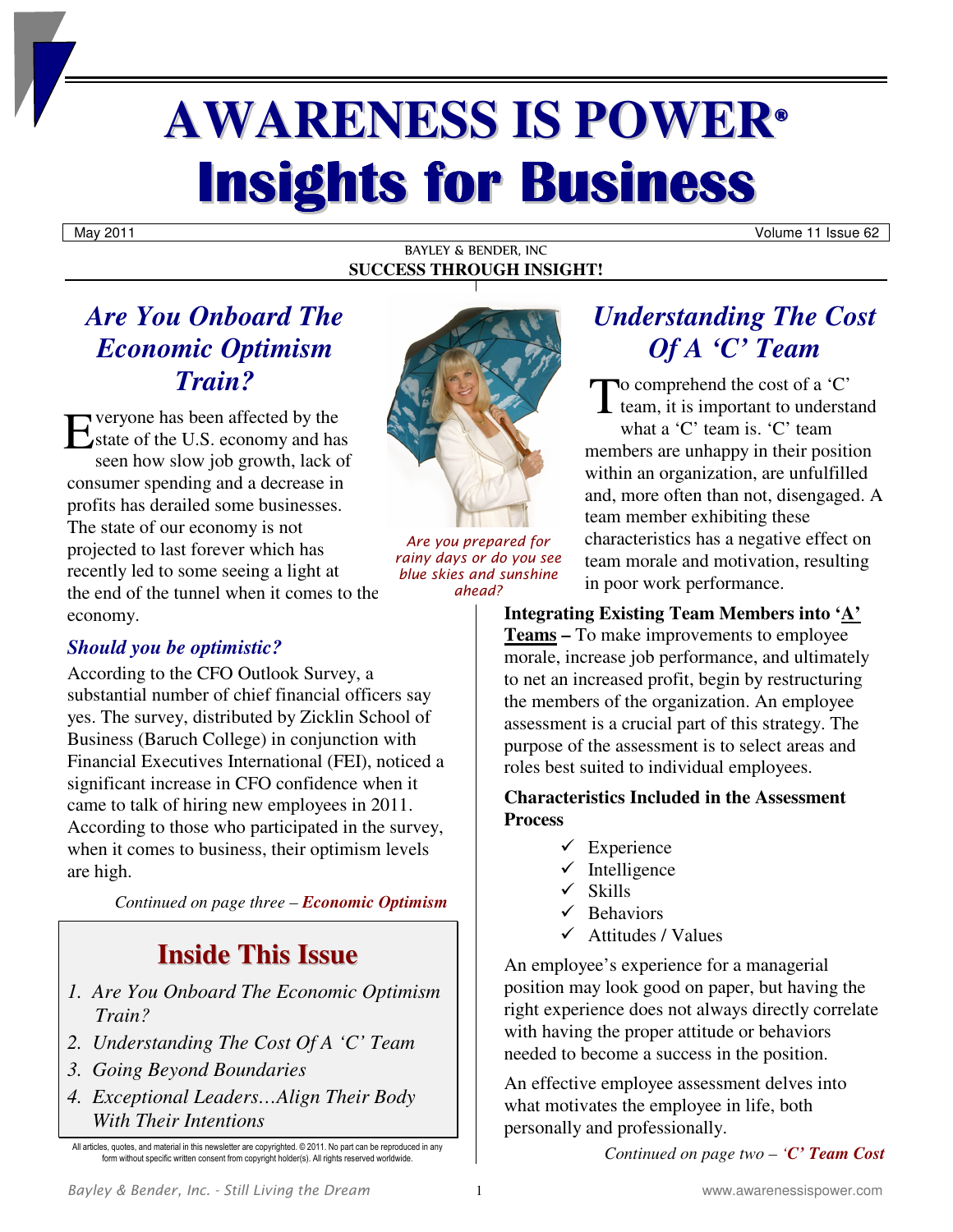#### *Continued from page one – 'C' Team Cost*

Motivated employees are happier, work harder, and strive to succeed.

 $\checkmark$  Personal Accountability/Accountability for

 $\checkmark$  Developing/Influencing/Leading Others

 $\checkmark$  Conflict Management/Problem Solving

Achievement/Results Orientation  $\checkmark$  Planning and Organization/Decision

 $\checkmark$  Diplomacy and Tact/Flexibility/Resiliency

**'A' team** members must possess the qualities and job skills needed to work as a productive team member, implement self-management, and to keep

After analyzing the assessment, use the resulting data to ascertain whether existing employees fit into the currently vacant positions. Restructure positions and terminate employees if needed.

In some cases, an employee may already hold the

descriptions. Adjusting positions to fit employees will encourage them as well as maintain high

best position for them and the organization. Consider which factors motivate them and add

motivating responsibilities to their job

These twenty-three skills are recognized universally and are integrated into many organizations as part of the employee training

employee retention rates.

process.

 $\checkmark$  Self-Management/Self-Starting  $\checkmark$  Team Work/Interpersonal Skills  $\checkmark$  Conceptual Thinking/Objective Listening/Empathetic Outlook

 $\checkmark$  Continuous Learning/Goal

#### **Analyze Employee Competence**

After completing the assessment, analyzing employee competence is fundamental. Look for high proficiency in the job skills needed to maintain high performance within the organization. These include:

**Others** 

Making

 $\checkmark$  Customer Focus

pace with a growing organization.



#### **Tailored Employee Training Programs**

Employees and job positions are not one-size fits all. While assessments are used to place and hire employees, they are also used to benefit employee

training programs. Personalizing training programs saves an organization both time and money while keeping the employee undertaking the training both stimulated and motivated.

After hiring the right employee for the job, the assessment should be used to create a training program based on individual needs. Assessment analysis provides organizations with the strengths and weaknesses of each existing and potential employee. The assessment also highlights particular skills that the employee possesses. Implementing these skills in training and in the workplace is a highly motivating factor for employees and leaves them with a sense of being valued. Employees that feel justified in adding value to an organization strive to perform

at their best and achieve to their fullest potential.

#### **The Results**

Eliminating C teams is a highly effective strategy that is cost effective and performance boosting. Possessing the



knowledge of how an existing employee works and what motivates them to do so, is valuable information that can be used to build an '**A' team**.

**'A' teams** consist of individual team members that work well together, and benefit from the skills and experience each possess. An '**A' team** member will step forward when another team member is struggling and use their job skills to teach and motivate. The whole team draws on each other's strengths and make up for their weaknesses; real teamwork. $\bullet$ 

~ Written for us by our associate Gary Sorrell, Sorrell Associates, LLC. Copyright protected worldwide. All rights reserved.

*"Teamwork is so important that it is virtually impossible for you to reach the heights of your capabilities or make the money that you want without becoming very good at it." ~ Brian Tracy* 

*Continued on next column –*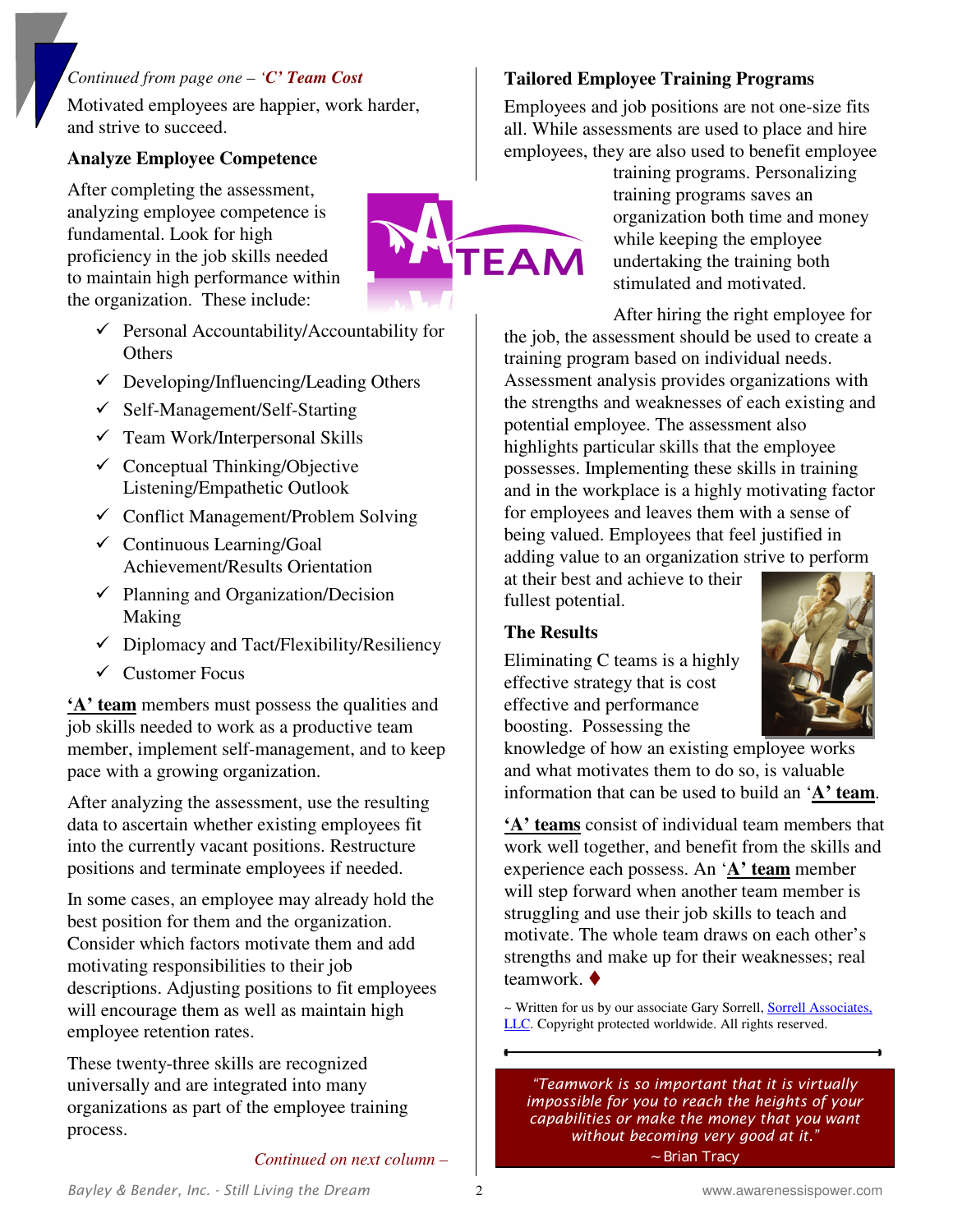## *Continued from page one – Economic Optimism*

## **Who's Hiring?**

- 64% Number of CFO's projecting to hire supplementary employees within the following six months
- Ford Motor Plans to hire an estimated 7000 workers in a two year time period
- Lowe's Confirmed they will be hiring between 8000 to 10,000 employees slated for weekend sales associate positions

## **What's to be Expected**

A percentage of CFO's are still cautiously optimistic when it comes to their own spending tactics. A majority of survey participants felt that growth in revenue may still be a challenge in the beginning of 2011 but they felt an improvement was on the way.

- $10.5\%$  Projected growth in revenue
- 16.6% Projected growth in earnings
- 47% Number of CFO's continuing to spend cautiously
- 30% Number of CFO's spending without fear
- 69% Number of CFO's investing in technology to increase capital

#### **Areas Showing Highest Optimism Rates**

Overall, full-time work in the United States is expected to increase by 2% in 2011. Employment optimism in the U.S. has fueled nations from around the world to expect a boost in their own economic outlooks for 2011. Which sectors are expected to do the most hiring? The technology and the service/consulting industries, especially research and development and advertising sectors, should see a spike in hiring as well as investments.

Why are CFO's focusing on these industry sectors? These areas are consistently expressing signs of economic improvement and continue to rebound from the nation's economic crisis. In addition, both growth and return investments involving the technology and service/consulting industries are predicted to steadily improve. These sectors have established roots in the United States and do not heavily rely on international sales and foreign suppliers as other business sectors do. Local businesses are more likely to benefit from such measures than from U.S. companies that deal mostly in foreign markets.

#### **Optimism Continues to Spread as 2011 Progresses**

As 2011 pushes onward and upward, CFO optimism continues to spread, thanks to signs that America is about to bounce back from the worst economic catastrophe since the Great Depression.  $\blacklozenge$ 





#### **Focus on Problems to Improve Your Service or Product**

Work on low-ranking problems. It's very likely that the most important issues are being taken care of by everyone, so they become generic. What you're looking for are problems that you can solve that others are not dealing with. They will often be lower-ranked problems, but annoying enough to be noticeable. For instance, in dog food, top- ranked problems such as a well-balanced diet and taste are handled by most products. But lower-ranking problems, such as #17, dogs have dirty teeth, and #16, dog food smells bad, are still ranked high considering the annoyance and likelihood ratings. This gives you a place to start positioning your product to carve out a new territory. The technique doesn't work well with emotionally-driven products, but it's a good place to start to do your homework.

Source: Kevin Clancy and Robert Shulman, authors of The Marketing Revolution: A Radical Manifesto for Dominating the Marketplace HarperCollins Publishers

#### Don't miss next month's issue. Subscribe now!

## AWARENESS IS POWER®  *Insights for Business*

2024 Powder Mill Rd Silver Spring, MD 20903

> Tel: 301-439-8317 E-mail: aip@awarenessispower.com

Visit Our Web Site at: www.awarenessispower.com

12 Issues For Only \$97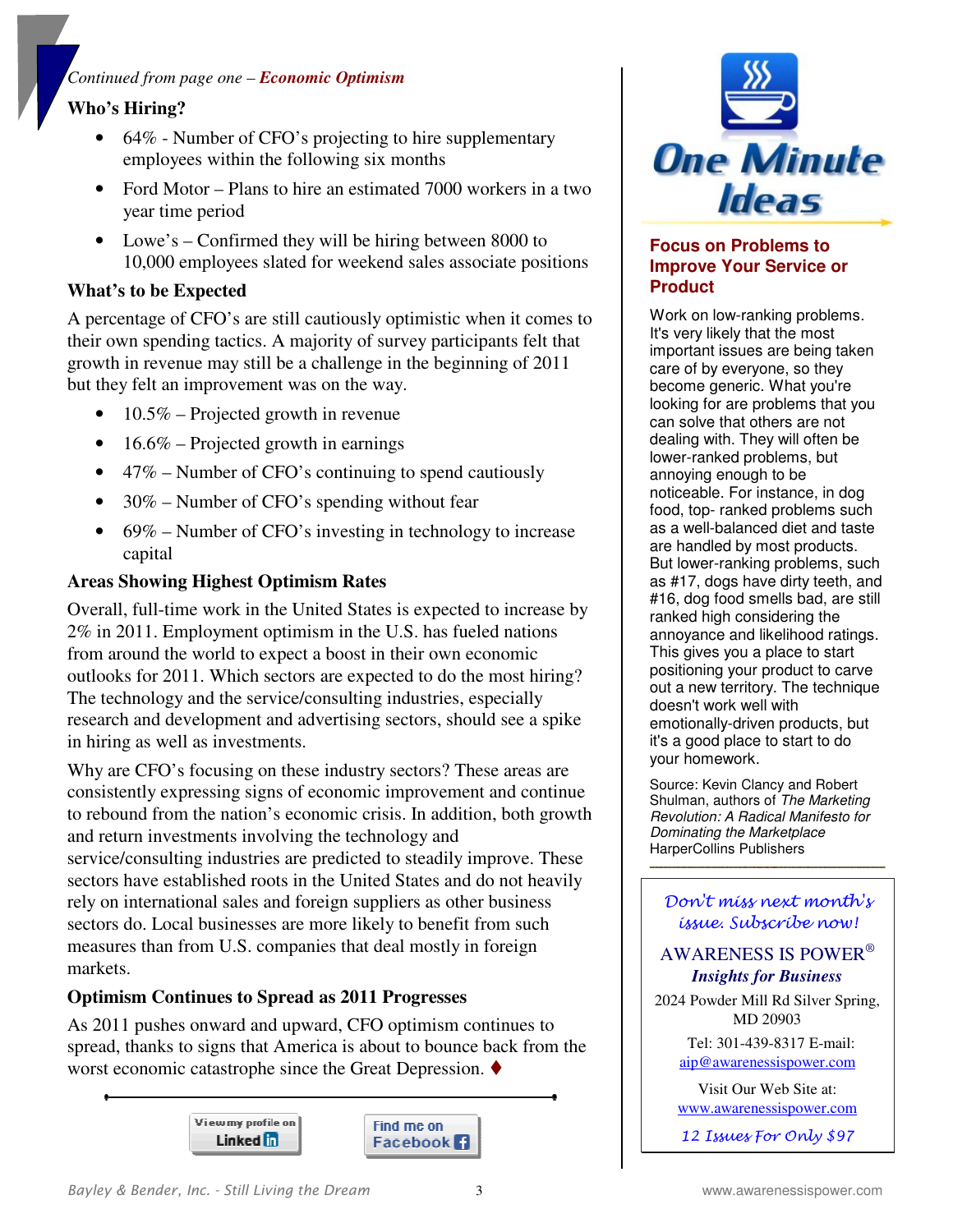

# *Going Beyond Boundaries!*



*Leadership Training With The Chinese Delegation*

n 2010 Bayley & Bender broke new ground in the In 2010 Bayley & Bender broke new ground in the Leadership and Personal Growth Seminar arena when we worked with what may have been our most challenging group of clients ever; a mix of blind and partially sighted individuals. The goals of the seminar remained the same of course, but the method of delivering the product to the participants had to be creatively modified to reach each and every person, always a goal of Bayley & Bender. We confronted the challenge head on, made the adjustments needed and had one of the most fruitful, intriguing experiences in the company's history. The experience gave B & B the additional experience and a new level of expertise in custom-crafting seminars for whatever a client might call for.

When I received an email from Keith Segerson, (Managing Director of the Mason Enterprise Center at George Mason University), asking if I was interested in doing a Leadership Seminar for a Chinese Delegation, I was definitely intrigued. Teaching a Chinese Delegation sounded very exciting!

## I THEN REALIZED THAT THIS WOULD BE A DELEGATION THAT DIDN'T SPEAK ENGLISH! (*and I certainly don't speak Chinese!*)

Not one to shrink from a challenge, I was put in touch with an interpreter and moved ahead with Bayley & Bender's newest challenging project. Li, my confident and comforting interpreter, was, I must say, a primary reason for our success. Although I am used to quarterbacking our operation, his *"Just be natural and leave the rest up to me"* comment and attitude put me at ease despite my hesitancy. Ironically, this was a new area for Li as well. The

nuanced style of a Bayley & Bender Leadership Seminar was quite a bit different than the cut and dry business seminar interpretations Li was accustomed to. We worked on the opening several times and quickly became in sync.

The other major challenge we faced was the translation of our materials into Chinese. A substantial element of our Awareness Is Power® Leadership Seminar is a customized report for each participant. The fact that we recently had to "translate" our seminar into Braille for what turned out to be a very successful seminar for a group of unsighted persons made the translation required for this project seem less daunting. All of the reports, workbooks and related materials had to be translated from English into Chinese before we could move ahead with the seminar's preparations.

#### *Fast Forward......*

The seminar begins on Thursday morning October 14, 2010. Everyone was lined up to enter the room. They had huge smiles on their faces and as they entered the room I shook their hands and said Ni Hao, (*Ni Hao means Hello*).The energy was already flowing. Soft gentle music was playing as they entered the room. Camera flashes were going off from every direction as I shook each member of the Delegation's hand.

I began speaking and Li translated, as I turned on special music and began talking about walking down a gorgeous white powdery sandy beach. It's a blue sky morning and the sun has just popped out from behind the clouds. The energy I intended to generate was clearly not lost in the translation because the delegation was really getting into the story. Our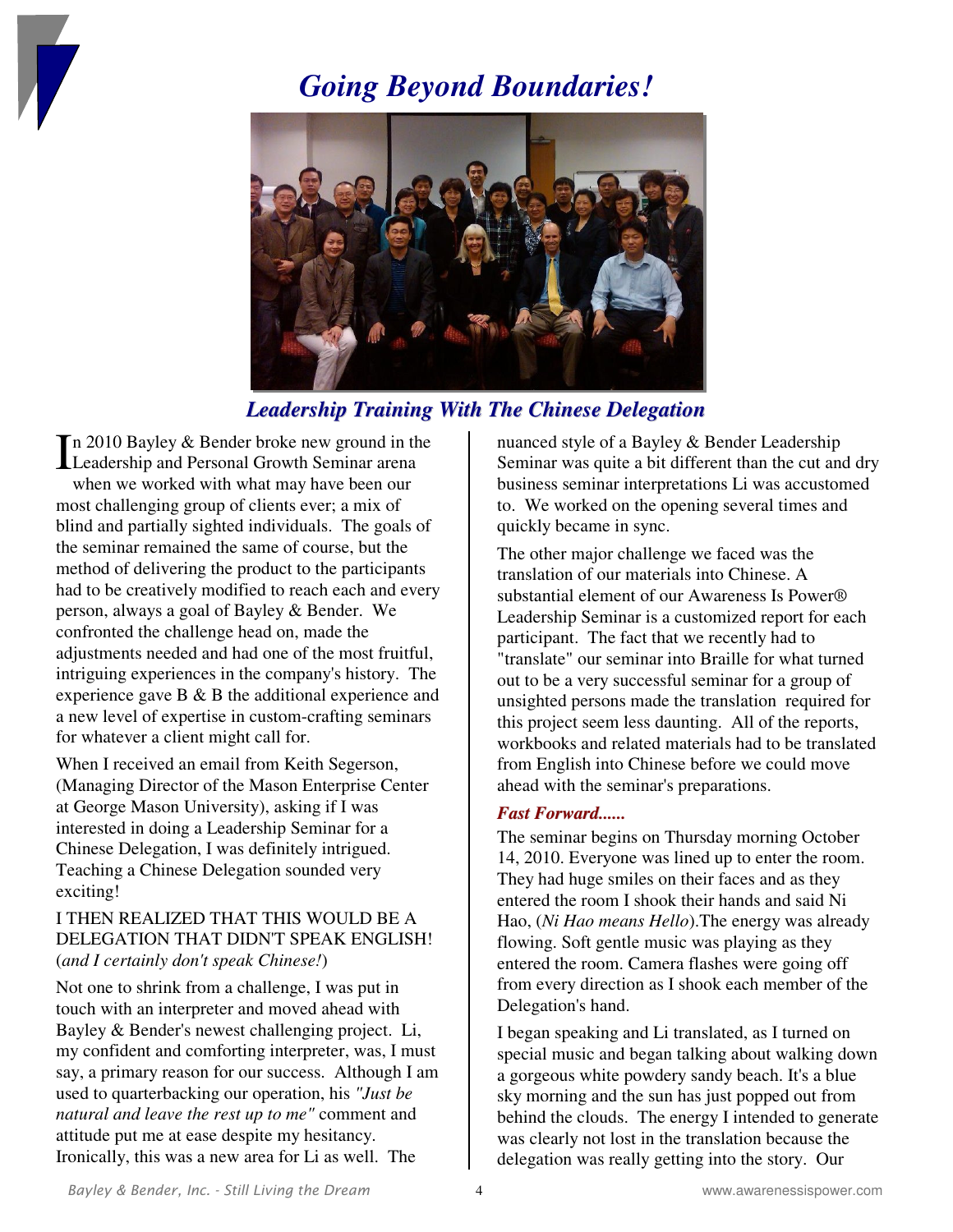hemistry was so natural that on the first break of the first day several participants inquired if we were partners that regularly worked together! Boy did that help set a positive tone for the rest of the 4 day experience. And that is exactly what it was – an experience!

I continued to tell the story, and at the end I pulled out a "treasure chest" which was full of all the tools they needed to become some of the most successful leaders in the world. Their eyes got big and they made a noise like – WOW – however the word was not WOW!!!

But that let me know conclusively that we were all closely in sync; and that's the way it was for the next 4 days. We bonded, we laughed, we danced, we joked, we interacted, we had fun, we were serious and we all learned from each other. It was one of the most incredible experiences I have ever had. Li said several participants told him – *"Pat has so much energy, how are you able to keep up with her?"* 

The seminar was a great success. The rating was 4.95 out of 5.0. We broke through barriers, both language and cultural and there was such great interaction and exchange among us all. I knew a couple of phrases, hello and thank you. They would teach me Chinese and I would teach them English. Every day I would go around the room and say their names – which I really butchered the first day. They taught me how to say their names with the correct accent and they applauded my efforts to get them right.

By day four I was asking them questions and Li was of course translating. They were giving the answer in Chinese and before Li would translate I asked him to let me tell you what they said and I told him what I thought they said and he said to me – you are right, that is exactly what they said. It was amazing. Then I gave the group an instruction and before Li had a chance to translate, they did it. It was a very incredibly powerful experience. Li said, *"They could see in my expression and hear the passion in my voice."* 

It came through somehow. One of the tenets of our seminar is: "It doesn't matter how many paths are shut down, you have the gift to channel your energy and ideas to others around you. It is a feeling seminar. You don't always need the words to understand. One way or another you can feel it. I never realized this, but after these four days I realized and understood it. You have to see it to believe it does work."

At the end of the seminar on day four we had graduation and they chose the presents they wanted. We gave them a copy of my book. They stood in line for me to sign my book and then as they were leaving they said in English – I am going to miss you. Please come to Beijing. What a gift, truly a sensational experience!  $\blacklozenge$ 

## **See what our client thought about our session...**

*"Pat Bender, with Bayley Bender, Inc. designed, produced and presented one of the best programs on professional leadership ever offered through George Mason University's* 



*Mason Enterprise Center. And she succeeded even when the audience didn't speak English! As the director of the Mason Enterprise Center, we receive numerous requests for professional training from foreign delegations - especially Chinese. We work with delegation leaders and interpreters to ensure that all our programs are designed and presented in a way that fully meets the requirements of each group. As a result, our experience within the Mason Enterprise Center is extensive.* 

*When we had a request to host a delegation from Beijing looking for a 5-day leadership training program, we contacted Bayley & Bender. Pat Bender showed up ready to meet the challenge. She worked to translate her materials, design a program to both meet expectations and time constraints, and even practiced with the local translator prior to the delegations arrival. She was diligent and professional. THE DELEGATION LOVED HER. And the delegation loved her program. Each and every evaluation rated the program and Ms. Bender's work as perfect! It is difficult to work through a translator – especially, interactively with a group. However Pat Bender did a tremendous job and has already been contacted by representatives in China for follow on work in Beijing in June. I highly recommend Ms. Bender and Bayley & Bender for all of your development, team building, organization, and leadership training needs."* 

*Respectfully offered,* 

Keith B. Segerson Managing Director, The Mason Enterprise Centers George Mason University

~ Pat Bender, Bayley & Bender, Inc. Copyright protected worldwide. All rights reserved

*Continued on next column –*